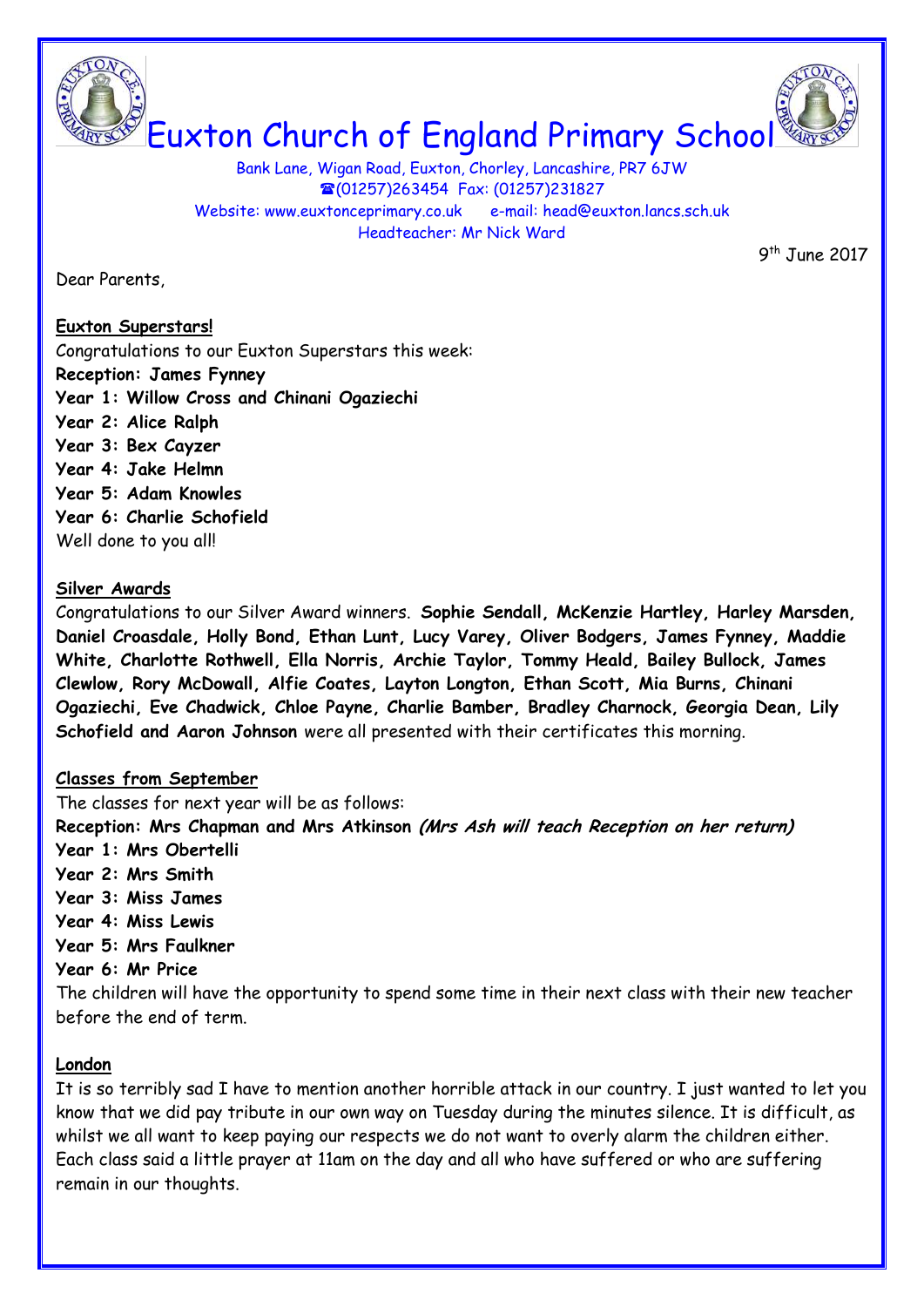#### **School Swimming**

There will be changes to our swimming provision from September. This will take place throughout the year for children in **Year 4**. All the children will go for two full terms, Autumn and Spring. The Summer term will be used to target those children who may still need assistance in reaching the National Curriculum requirement of being able to swim 25 metres. I have also decided to move the lessons from Chorley to Tarleton. This is an extra 10 minutes in the coach, however I am confident that this is worth it and that the style of the swimming coaching will make sure that this is an enjoyable experience for all our children. My previous school used Tarleton and it was very positive for all. Children being able to swim and being confident in the water is extremely important to me, and so is having fun too. I understand that children may also have private lessons out of school and I believe that this should work alongside school provision. If you have any further questions about this then please do not hesitate to ask.

# **Sports Day – Friday 16th June**

Keep your fingers crossed for dry weather for our Sports Day and Summer Fair next Friday,  $16<sup>th</sup>$ June! The Infants (Reception-Year 2) will be participating from 1:15-2:15pm and the Juniors (Year 3- Year 6) from 2:15-3:15pm. All the children need to wear a coloured t-shirt, depending on which house team they are in:

**Earth: green Air: yellow Fire: red Water: blue**

The children all know which team they are in. The Infants will go back into school after their events, so pick up time will be as normal for all of our children. **We would love to have as many of you with us as possible, cheering all the children on and you are very welcome to join us from 1:00pm.**

## **Summer Fair – Friday 16th June**

Straight after Sports Day will be our Summer Fair, which we really do hope you can all stay on for or come along to. The PTFA have been working hard on preparations for this and we very much value your support. Some highlights include:

- **BBQ**
- **•** Bouncy castle
- **Ice-cream van**
- **•** Beat the goalie
- **Father's Day crafts**
- **Our legendary tombola's**
- **Variety of fun stalls**
- **Nails and tattoos**
- **Throw a wet sponge at the Headteacher!!**
- **Raffle**

If you spend over £5 on the raffle, you will automatically be entered into a grand raffle to win Dinner, Bed and Breakfast at Park Hall or a 20-litre Heineken beer pump from The Talbot. Thank you to both of these businesses, and the many others, for their very generous donations.

## **Good Luck Amy!**

I am delighted to let you know that Amy Wright, in Year 6, has been nominated for a prestigious award through Henshaws, a charity that support people living with visual impairments. She has been shortlisted for the 'Young person of the Year Award' and will be attending the ceremony in Manchester next Thursday afternoon. We all think you are a star Amy – good luck!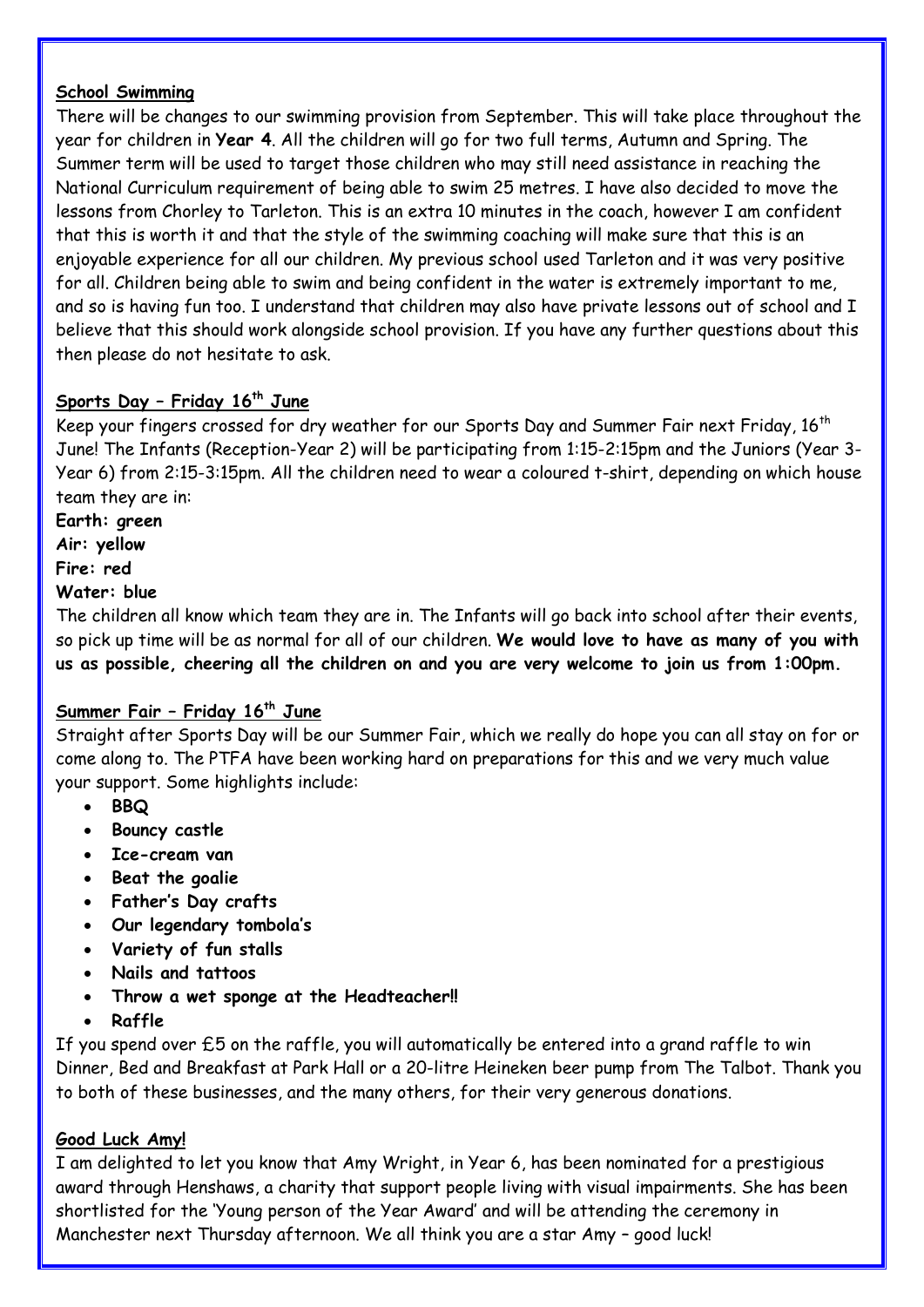#### **Non-Uniform Day**

Thank you for your generous donations of chocolate and wine today for our forthcoming Summer Fair. We really do appreciate it.

# **Team/class photos – Tuesday 13th June**

Tempest are in school next Tuesday to take class, group and team photos. Please ensure all children have jumpers and cardigans to wear for the class photo and any sports kits are returned to school for the team photographs. Please also make sure, if your child has been in a team that they have their PE kit in school with them. Anyone with a sporting event trophy please return this to school for the photograph. If your child plays in the school band with Mr Ogden, please bring their instrument in for this photograph.

# **'Magic of the Musicals'**

Buckshaw VAMP at Buckshaw Community Centre (by surgery/hub) are performing 'Magic of the Musicals' on Sat  $10^{th}$  June at 7pm and Sun  $11^{th}$  June at 2.30pm, starring our very own Amy Wright, Kaelyn Hann, Jack Dotchin and ex-pupil Suzanna Garrett! Tickets are available on the door at £8 per adult, £6 per child and £20 per family.

# **NSPCC Big Workout**

Thank you once again for your support. The amount raised has actually gone up and now stands at a phenomenal **£1824.70**. Wow!

## **Y1 Phonics**

Our Y1 children will be involved in their phonics assessments next week, looking at real and nonsense words using aliens! This is certainly nothing to be anxious about but it is important that all the children are in school each day. Thank you for your support.

## **School Library**

Thank you to the children who have returned their school library books this week. There are still some books due to come back and we would be grateful if these could be returned to school by Wednesday  $14<sup>th</sup>$  June at the latest. The library ladies are busy gathering all the borrowed books together ready for the visit from Lancashire County Council's library van. Thank you.

## **New Reception Children**

We are looking forward to welcoming our new Reception children into school this Wednesday, either in the morning or afternoon. I'm sure they will all have a lovely time.

## **Preston Schools Music Festival**

Our choir will be performing at Preston Guild Hall on Tuesday evening as part of the Preston Schools Music Festival. The children, from Y1-Y6, have been busy preparing for this and are looking forward to the event. Thank you to Mrs Marsden and Mrs Longton for all their hard work with the choir.

## **School Council Fairtrade Raffle**

The School Council would like me to let you now that they were delighted that they raised so much money for their forthcoming Fairtrade shop. As they raised over £100, which was much more than they needed, they would like to split this, keeping some money for the Fairtrade produce but donating the remainder to the Manchester Fund after the horrible event there. I am sure you will agree, we have such lovely, kind children at our school.